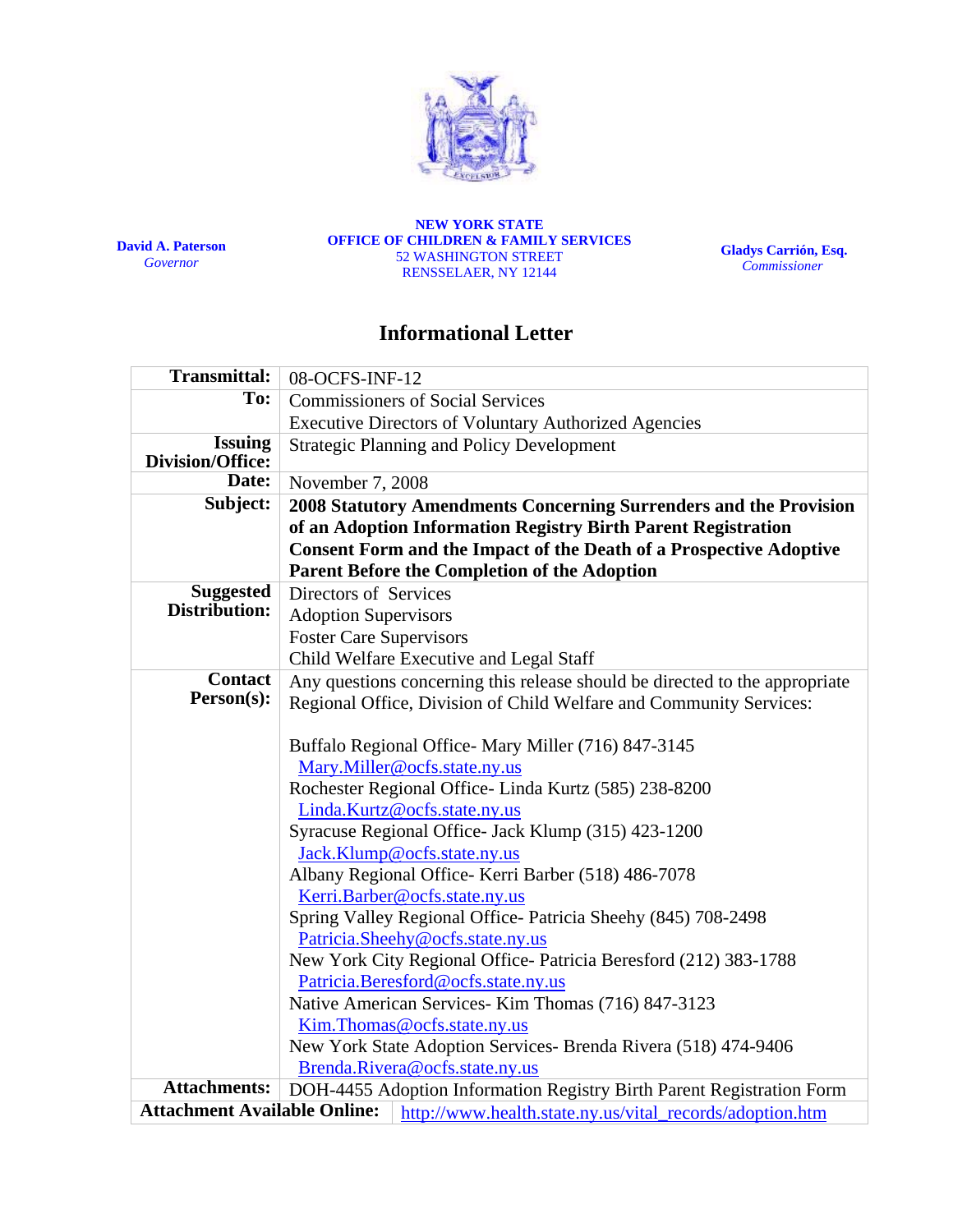| <b>Previous</b><br><b>ADMs/INFs</b> | <b>Releases</b><br><b>Cancelled</b> | Dept. Regs. | Soc. Serv. Law<br>& Other Legal<br>Ref. | <b>Manual Ref.</b> | Misc. Ref. |
|-------------------------------------|-------------------------------------|-------------|-----------------------------------------|--------------------|------------|
|                                     |                                     |             | DRL §§ 112,                             |                    |            |
| 01-OCFS-INF-06                      |                                     |             | 113-a, 115-b and                        |                    |            |
|                                     |                                     |             | $115-e$                                 |                    |            |
|                                     |                                     |             | PHL §§ 4138.                            |                    |            |
|                                     |                                     |             | $4138-c$ and                            |                    |            |
|                                     |                                     |             | $4138-d$                                |                    |            |
|                                     |                                     |             | SSL §§ 383-c                            |                    |            |
|                                     |                                     |             | and 384                                 |                    |            |

## **I. Purpose**

The purpose of this Informational Letter (INF) is to provide information to local departments of social services (LDSS) and voluntary authorized agencies regarding recently enacted legislation approved by the Governor that impacts adoption practice, specifically relating to the taking of surrenders and the completion of an adoption proceeding where one of the prospective adoptive parents dies after the filing of the adoption petition but before the completion of the adoption. The new laws are:

- *Chapter 160 of the Laws of 2008* (effective July 7, 2008) amended the Domestic Relations Law (DRL) in relation to the continuation of the adoption proceeding when a petition for adoption by married persons is filed but one of the petitioners dies before the adoption is legally complete.
- *Chapter 435\_of the Laws of 2008* (effective November 3, 2008) amended the DRL, the Social Services Law (SSL), and the Public Health Law (PHL), in relation to the provision of an Adoption Information Registry Birth Parent Registration Consent form when a birth parent executes either a consent to the adoption of his/her child or a surrender of guardianship and custody to an authorized agency.

## **II. Background**

*Chapter 160 of the Laws of 2008* - Prior to this amendment taking effect, if one of the prospective adoptive parents died after the adoption petition was filed but prior to the completion of the adoption, the adoption proceeding was halted, and the surviving prospective adoptive parent had to reapply for the adoption and complete a whole new set of forms to be able to proceed with the adoption. In such a case, upon filing a new adoption petition and the court granting the order of adoption, only the parent who was alive at the time the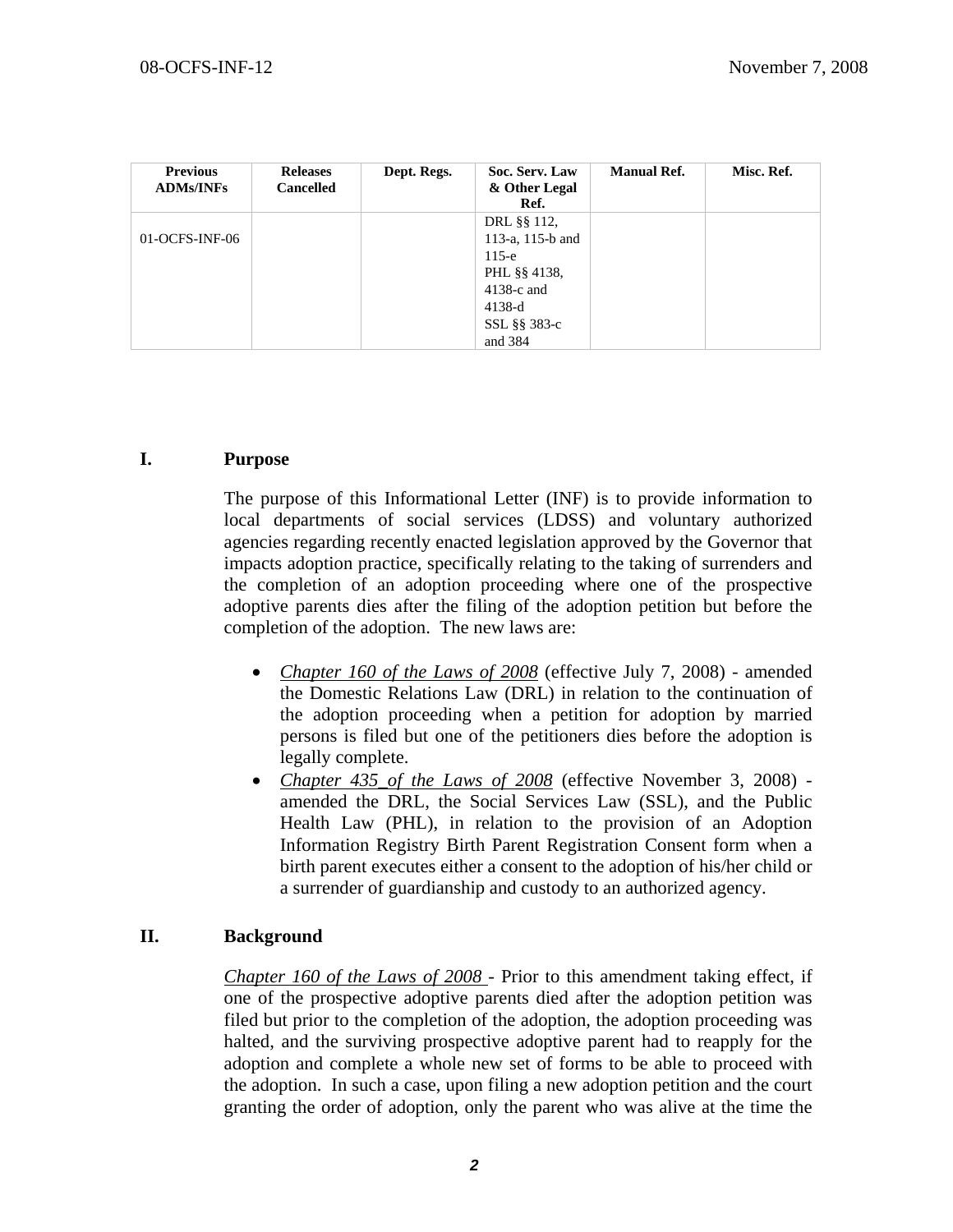adoption was finalized was included on the new birth certificate of the adopted child as his or her parent. This was true irrespective of how long the foster child had been in the home of the deceased prospective adoptive parent, the level of involvement the prospective adoptive parent had with the child or the attachment the child had with the deceased prospective adoptive parent.

*Chapter 435 of the Laws of 2008\_*- The Adoption Information Registry (registry) was established in 1984 within the New York State Department of Health (DOH). The registry provides a mechanism for adoptees and their birth parent(s) to access identifying information through dual consent. However, prior to this new law taking effect, according to the amendment's sponsor, many birth parents whose children were adopted were unaware of the existence of the registry; therefore, their birth children were not able to avail themselves of identifying information, medical histories, and information regarding his or her family history, ethnic and religious heritage. Also, the registry could not accept the registrations of either birth parent(s) until the adoptee was 18 years old; consequently, there were circumstances where the birth parent may have died in the intervening years between relinquishing the child and the child turning 18 and applying to the registry because he or she desired identifying information. In order to release identifying information, the consents of both the adoptee and the birth parents are mandatory.

## **III. Program Implications**

*Chapter 160 of the Laws of 2008* - Chapter 160 of the Laws of 2008 addresses the issue of one prospective parent dying after the adoptive petition is filed but prior to the adoption being legally complete. It allows this situation to be treated as a change in circumstance' thus, the death of one adoptive parent will not automatically cause a new petition for adoption to be filed. However, this change in circumstance may be reviewed by the court to assess if the adoption is still in the child's best interest. The authorized agency that is consenting to the adoption should conduct a similar assessment for case planning purposes.

The amendments also state that the deceased adoptive parent must be considered one of the legal parents of the child, unless the surviving adoptive parent requests otherwise. As such, if the adoption is completed with the surviving adoptive parent, the deceased adoptive petitioner's name will also be listed as parent on the new birth certificate, unless otherwise requested by the other adoptive parent.

Prior to this new law, there was a process for a deceased parent to be recorded as a parent on the birth certificate of an adopted child; however, this process was completed only by enacting legislation for individual families. The amendments will eliminate the need to pursue such legislation.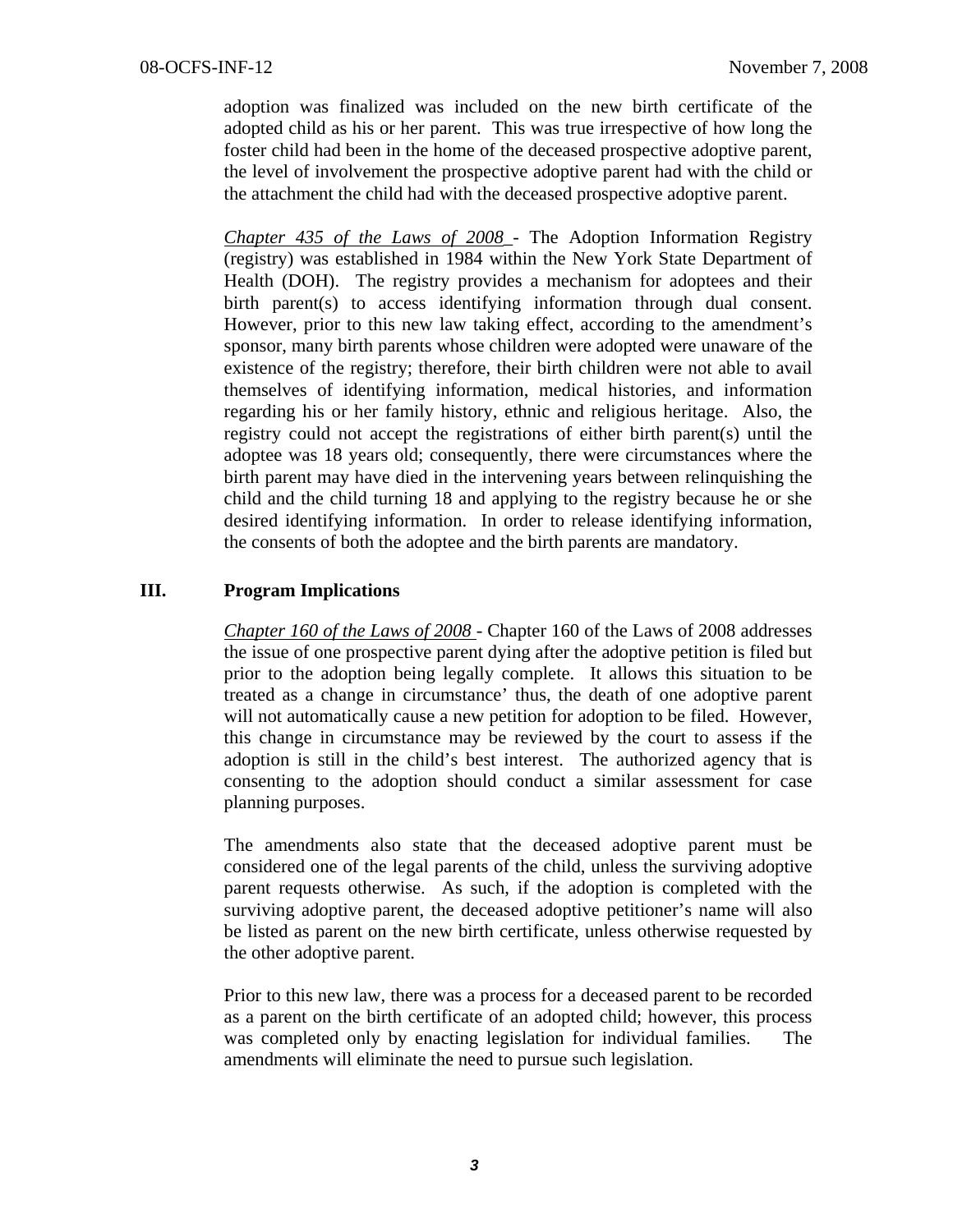*Chapter 435 of the Laws of 2008\_*- Chapter 435 of the Laws of 2008 amends sections 383-c and 384 of the SSL to provide that when an authorized agency is taking a surrender of guardianship and custody, the surrender must include an Adoption Information Registry Birth Parent Registration Consent form. The Adoption Information Registry Birth Parent Registration Consent form, to be developed by DOH, must state whether or not the birth parent or birth parents executing the surrender consent to the receipt of identifying information by the child to be adopted upon registration by such child with the Adoption Information Registry after the child reaches the age of 18. The Adoption Information Registry Birth Parent Registration Consent form is revocable by either birth parent at any time. The form is deemed revoked by both parents if either birth parent revokes such form.

The failure of a birth parent to complete the Adoption Information Registry Birth Parent Registration Consent form has no effect on the finality of the adoption.

The new law provides for a similar process where a consent to adopt in regard to a private adoption is being executed.

Chapter 435 directs DOH to develop the Adoption Information Registry Birth Parent Registration Consent form. This form will advise the birth parent that it is the responsibility of the birth parent to update the Adoption Information Registry of any changes in contact information. In addition, the form must advise the birth parent of the Adoption Medical Sub-Registry administered by DOH , and the procedure to add information to that sub-registry. Notification of any change in contact information is especially important for the medical registry as the health of the adoptee may be affected by any hereditary illnesses and/or biological predispositions which may be unknown at the time of the surrender and/or consent to adoption, but are later discovered.

A copy of the Adoption Information Registry Birth Parent Registration Consent form is appended to this INF. The form can also be accessed on the DOH Adoption Information Registry site at: http://www.health.state.ny.us/vital\_records/adoption.htm

*Please note that the Judicial and Extra-Judicial Surrender Forms used in conjunction with the new Adoption Information Registry Birth Parent Registration Consent form can be accessed at:*  http://www.ocfs.state.ny.us/main/legal/legislation/permanency/surrenders.asp

Chapter 435 also amended other processes of the DOH Adoption Information Registry. Though the child still cannot register until age 18, the birth parent may now give his/her consent at the time of surrender or consent to adoption, for the child to receive identifying information regarding the parent. This new law also authorizes the Adoption Information Registry to accept Adoption Information Registry Birth Parent Registration forms at any time. If the child